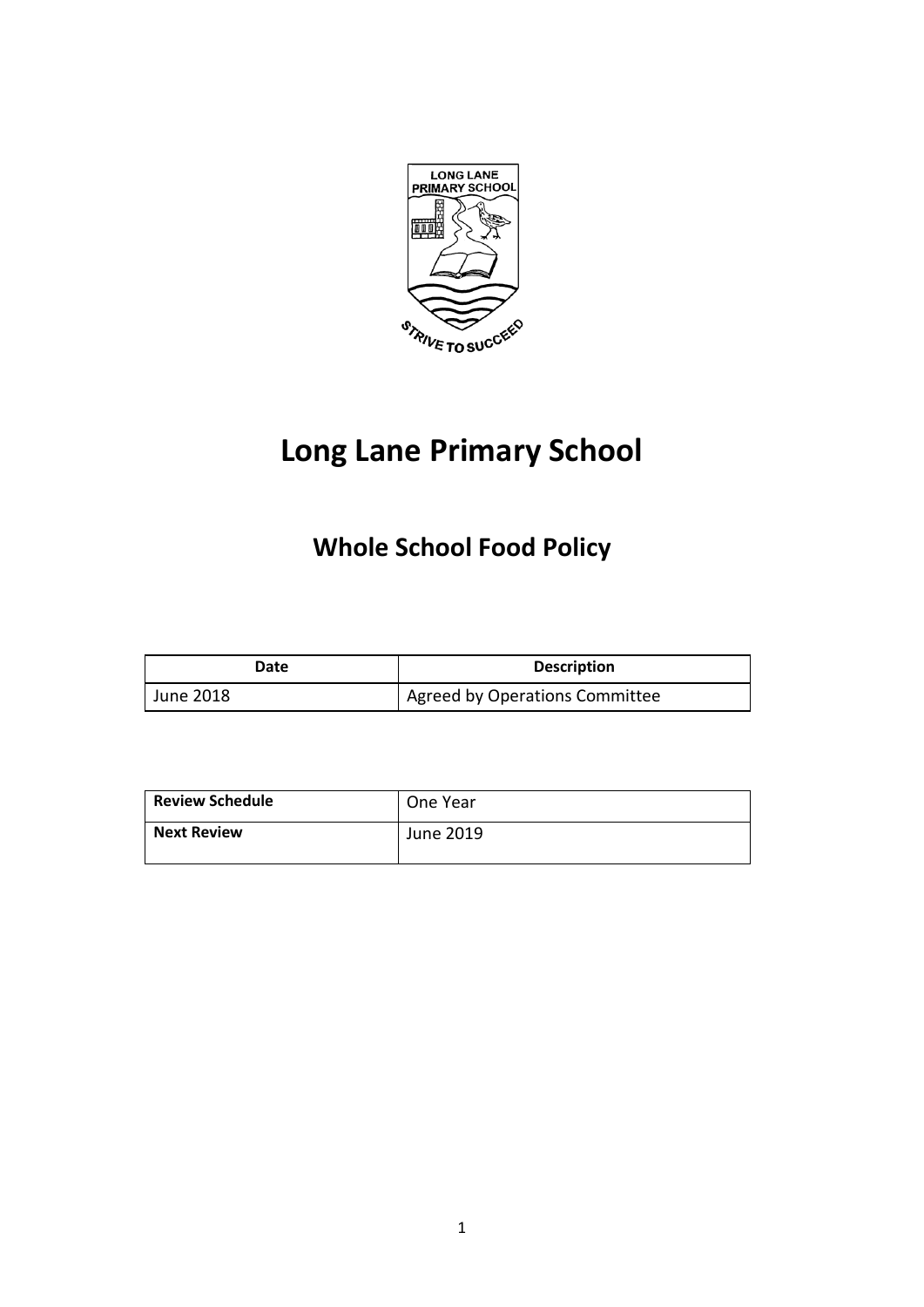### **Aims and objectives**

- To ensure that we are giving consistent messages about food and health.
- To give our pupils the information they need to make healthy choices.
- To promote health awareness.
- To contribute to the healthy physical development of all members of our school community.

### **Responsibility**

### **Headteacher**

- Ensure appropriate curriculum provision meets the needs of all the pupils.
- Ensure food care plans are in place for children who require them.
- Liaise closely with the caterers to ensure food standards are met.

### **PSHE Subject Co-ordinator**

- Ensure that the PSHE curriculum supports the promotion of healthy eating.
- Consult with other stakeholders, review and update the policy.

### **Teachers**

- Deliver PSHE lessons to the highest possible standard.
- Follow the 'Jigsaw' Scheme of work with support and guidance from the PSHE Coordinator.
- Attend training when necessary

### **Governors**

- Governors monitor and check that the school policy is upheld.
- Governors are responsible for ensuring the quality of the food offered as part of the contract with the caterer.

### **Policy Statement**

At Long Lane we are committed to giving all our pupils consistent messages about all aspects of health to help them understand the impact of particular behaviours and encourage them to take responsibility for the choices they make. The policy should be read alongside the school's PSHE policy, Drug, Sex and Relationship Policies.

The school supports the '5 a day' campaign to encourage children to eat 5 portions of fruit and vegetables a day. We also promote eating the right portions at lunch times, dishing up 'mesized plates' instead of adult-sized plates. Getting the right amount of food groups in children's diets promotes health and well being. We encourage parents to use the Eatwell Guide as a starting point.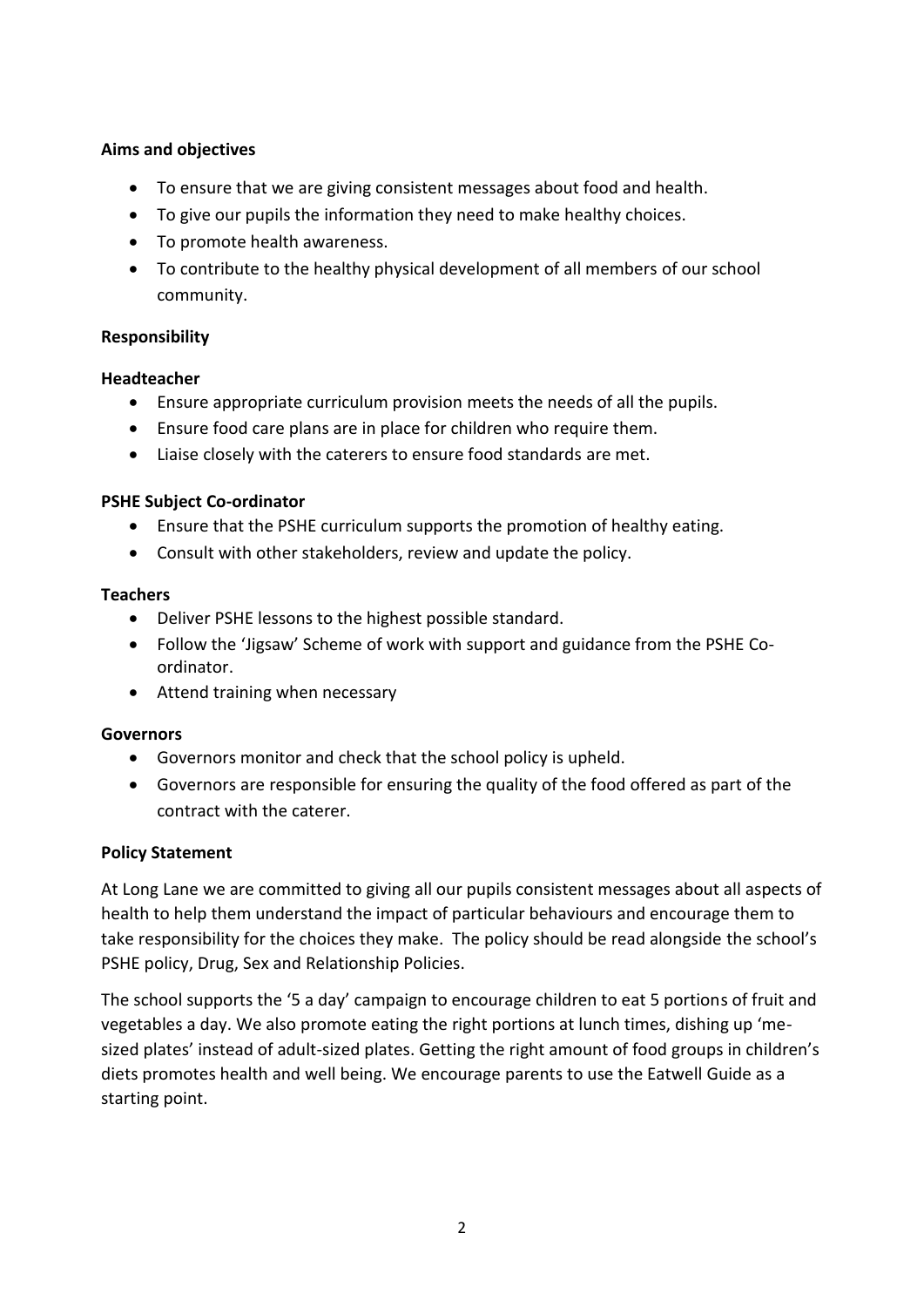#### **Guidance and Procedures**

#### **Snacks**

All our under 5's are entitled to free milk. FS and KS1 classes are provided with fresh or dried fruit by the Government initiative. Children in all year groups can bring **dried or fresh fruit** which they eat at playtime – no other snack is allowed during break.

#### **School lunches and packed lunches**

All our school meals are provided by a contracted caterer who has a healthy food policy as part of their tender. Where possible, this includes the use of fresh fruit and vegetables each day as a choice for the children. All meal options pay regard to nutritional balance. Many of the children bring a packed lunch to school. We encourage parents to provide a wellbalanced lunch for their child that includes fruit and vegetables. Children are permitted to have **one sweet treat** included in their lunchbox but we remind parents that fizzy drinks are banned.

#### **Water for all**

Cooled water is freely available throughout the school day to all members of the school community. One water fountain is located outside. The children are also expected to have a named water bottle (containing water only) with them in the classroom. The children are able to drink juice or squash at lunchtime.

#### **Food across the curriculum**

In FS, KS1 and KS2, there are a number of opportunities for pupils to develop their knowledge and understanding of health, including healthy eating patterns in PSHE and Science. We also provide opportunities to develop practical skills that are needed to understand where food comes from such as shopping, preparing and cooking food.

### **Food allergies**

It is important to consider the health and safety of pupils' with specific food allergies. We work in partnership with parents for each individual pupil and may decide to have 'free zones' within the school. For example, a specific classroom may become a 'nut free zone' if a child in that class has a severe nut allergy. This would mean that all nuts would be banned from this classroom and parents with children in this class would be advised of this at the start of the year. Whilst we cannot guarantee a completely sterile environment we would aim to ensure awareness of all children's and adults' allergies as we don't want to risk complications to their health unnecessarily. We would strongly recommend all parents with children who have food allergies or intolerences to discuss these with the class teacher.

### **Before and after-school club**

We offer the children at the club, breakfast each morning and a light snack at the end of the school day in a safe and friendly environment. Children are provided with adequate food and drink, prepared on the premises by staff. Snacks are healthy and nutritious. Staff are seated with children during meal times and encourage a "family" type atmosphere. At least one member of staff holds a current Basic Food Hygiene certificate (the manager) and all food and drink complies with dietary and religious requirements and with the school's status as a "Healthy School". Parents submit an information form outlining religious requirements and allergies. Fresh drinking water is available to children at all times.